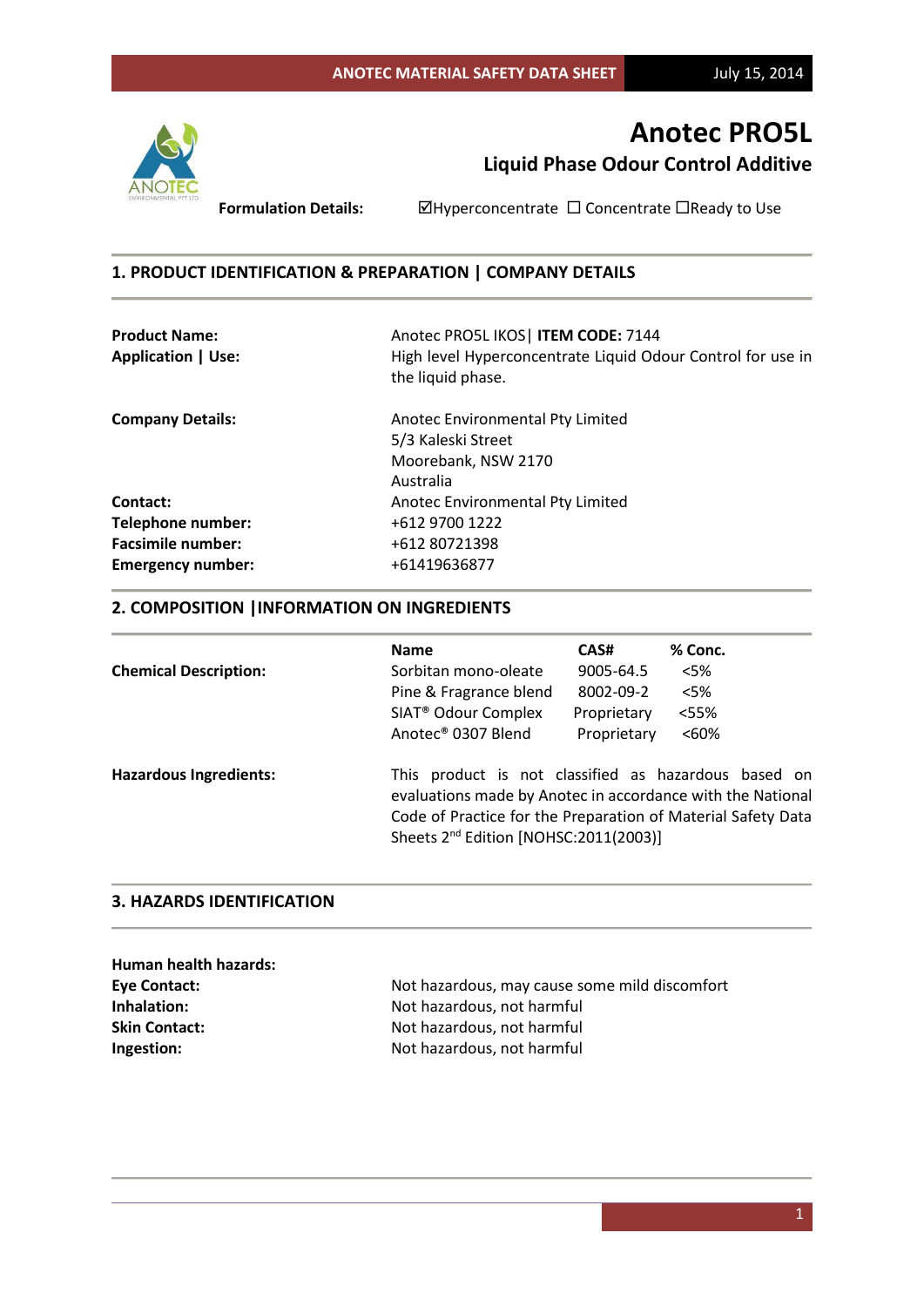

**Formulation Details:** <br>  $\Box$  Hyperconcentrate  $\Box$  Concentrate  $\Box$  Ready to Use

### **4. FIRST AID MEASURES**

#### **General Information**

No adverse effects have ever been reported or are expected when using this product. However, please follow the directions in this section for first aid if required.

| Mouth:                       | Rinse mouth with water.                                     |
|------------------------------|-------------------------------------------------------------|
| Eyes:                        | Hold eyes open and flush with warm water for a few minutes. |
| Skin:                        | Wash off with water and wipe dry.                           |
| Inhalation:                  | Not an inhalation risk. If concerned simply remove to fresh |
|                              | air.                                                        |
| <b>First Aid Facilities:</b> | Eye bath and access to water facilities / safety shower     |
| <b>Advice to doctor:</b>     | Treat symptomatically for neutral detergent.                |

### **5. FIRE FIGHTING MEASURES**

#### **General Information**

Not explosive, not auto-flammable, not flammable. This product will not burn or ignite.

| <b>Extinguishing Media:</b>         | Although the product will not burn, the product packaging, in<br>the event of fire, require $CO2$ dry chemical powder or alcohol<br>resistant foam. If water is used, contain run-off with use of a<br>spill kit. |
|-------------------------------------|-------------------------------------------------------------------------------------------------------------------------------------------------------------------------------------------------------------------|
| <b>Fire &amp; Explosion Hazard:</b> | Oxides of carbon. Oxides of nitrogen (under fire conditions)                                                                                                                                                      |
| <b>Special Protective Equipment</b> |                                                                                                                                                                                                                   |
| for Fire Fighting:                  | In case of fire, wear full face positive pressure self-contained<br>breathing apparatus and protective clothing                                                                                                   |

### **6. ACCIDENTAL RELEASE MEASURES**

#### **General Information**

If spilt, this product may be slippery. Restrict access to the area of the spill until completion of cleanup. Stop leak if safe to do so.

Personal Precautions: **If spilt on skin, wash of immediately with water.** If splashed in eyes, hold eye(s) open and flush with copious amounts of water.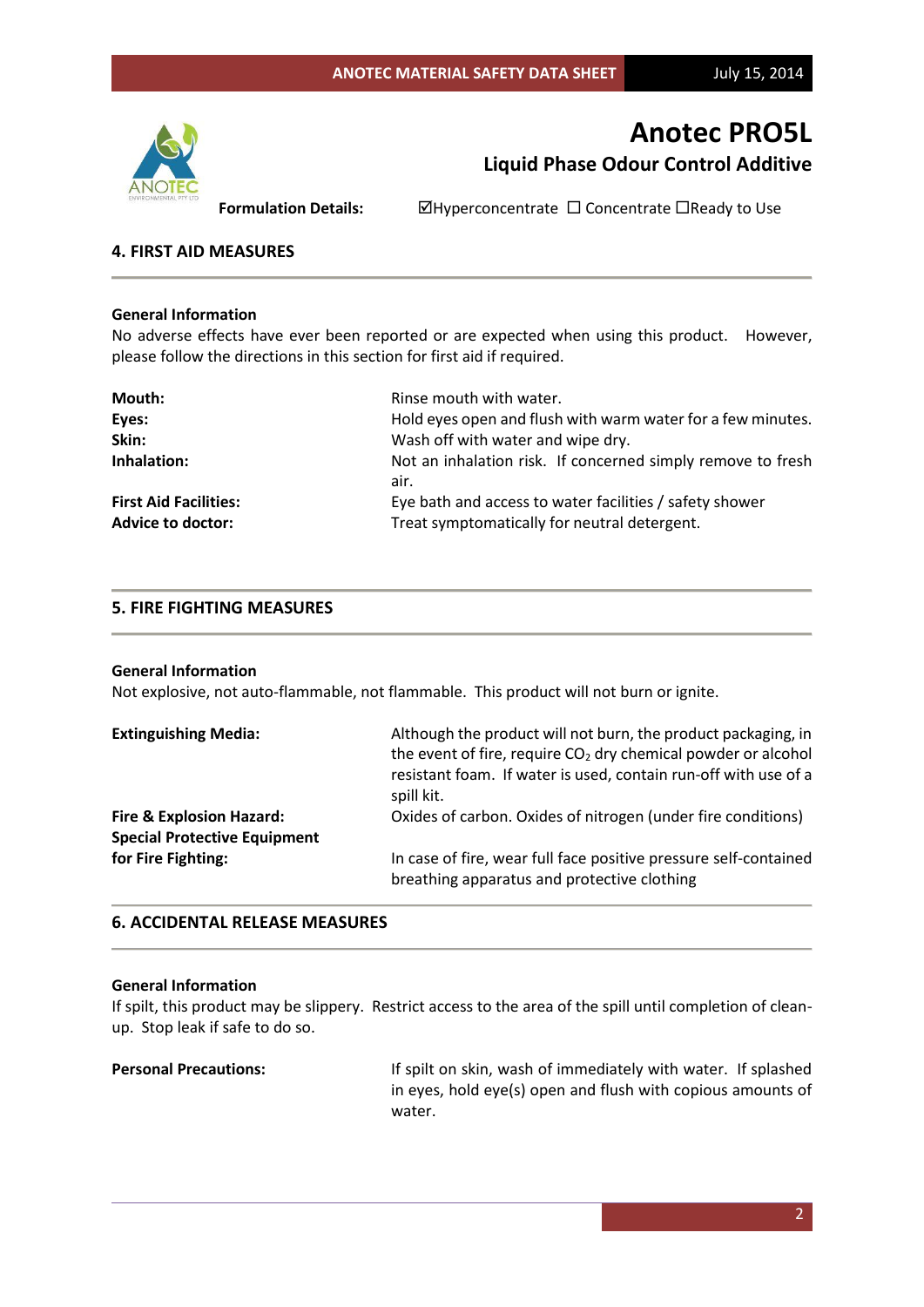

| <b>Formulation Details:</b>       | $\boxtimes$ Hyperconcentrate $\Box$ Concentrate $\Box$ Ready to Use                                                                                                                             |
|-----------------------------------|-------------------------------------------------------------------------------------------------------------------------------------------------------------------------------------------------|
| <b>Environmental Precautions:</b> | Although not harmful if entering sewer or water courses, it<br>recommended that you do not allow this to happen. Contact<br>or inform the appropriate water authorities on the volume<br>spilt. |
| Methods for cleaning up           |                                                                                                                                                                                                 |
| <b>Small Spills:</b>              | Contain spill with absorbent material. Clean up promptly by<br>scoop or vacuum.                                                                                                                 |
| <b>Large Spills:</b>              | Bundy off or dam up the spill. Reclaim into recovery or<br>salvage drums.<br>Wash the site of spillage thoroughly with water.                                                                   |
| 7. HANDLING & STORAGE             |                                                                                                                                                                                                 |
| Handling:                         | Avoid continuous contact with skin. Avoid splashing into<br>eyes. This product is not an inhalation risk.                                                                                       |
| <b>Storage Conditions:</b>        | Store in a dry cool place. Do not mix with or pour into other<br>chamical containers. Koon in eriginal container with can                                                                       |

chemical containers. Keep in original container with cap securely fastened.

# **8. EXPOSURE CONTROL | PERSONAL PROTECTION**

# **General Information:**

Not a hazard in normal use or when used as intended. No personal protective equipment is generally required. The following information is in the unlikely event that workers will be handling this product continuously or for long periods of time throughout the day.

| <b>Occupational Exposure Limits:</b> | None                                                                                                                                                                       |  |
|--------------------------------------|----------------------------------------------------------------------------------------------------------------------------------------------------------------------------|--|
| <b>Engineering Measures:</b>         | General ventilation is recommended                                                                                                                                         |  |
| <b>Respiratory Protection:</b>       | None required when product is used as intended                                                                                                                             |  |
| Hand protection:                     | For sensitive skin, impervious gloves may be used                                                                                                                          |  |
| <b>Skin protection:</b>              | Standard protective clothing                                                                                                                                               |  |
| <b>Eye Protection:</b>               | If using continuously it is recommended that you wear<br>chemical splash goggles                                                                                           |  |
| <b>Hygiene Recommendations:</b>      | Keep an eye wash fountain or eye bath bottle available. Keep<br>a safety shower available. Wash hands at breaks and at the<br>end of the shift. Launder clothes regularly. |  |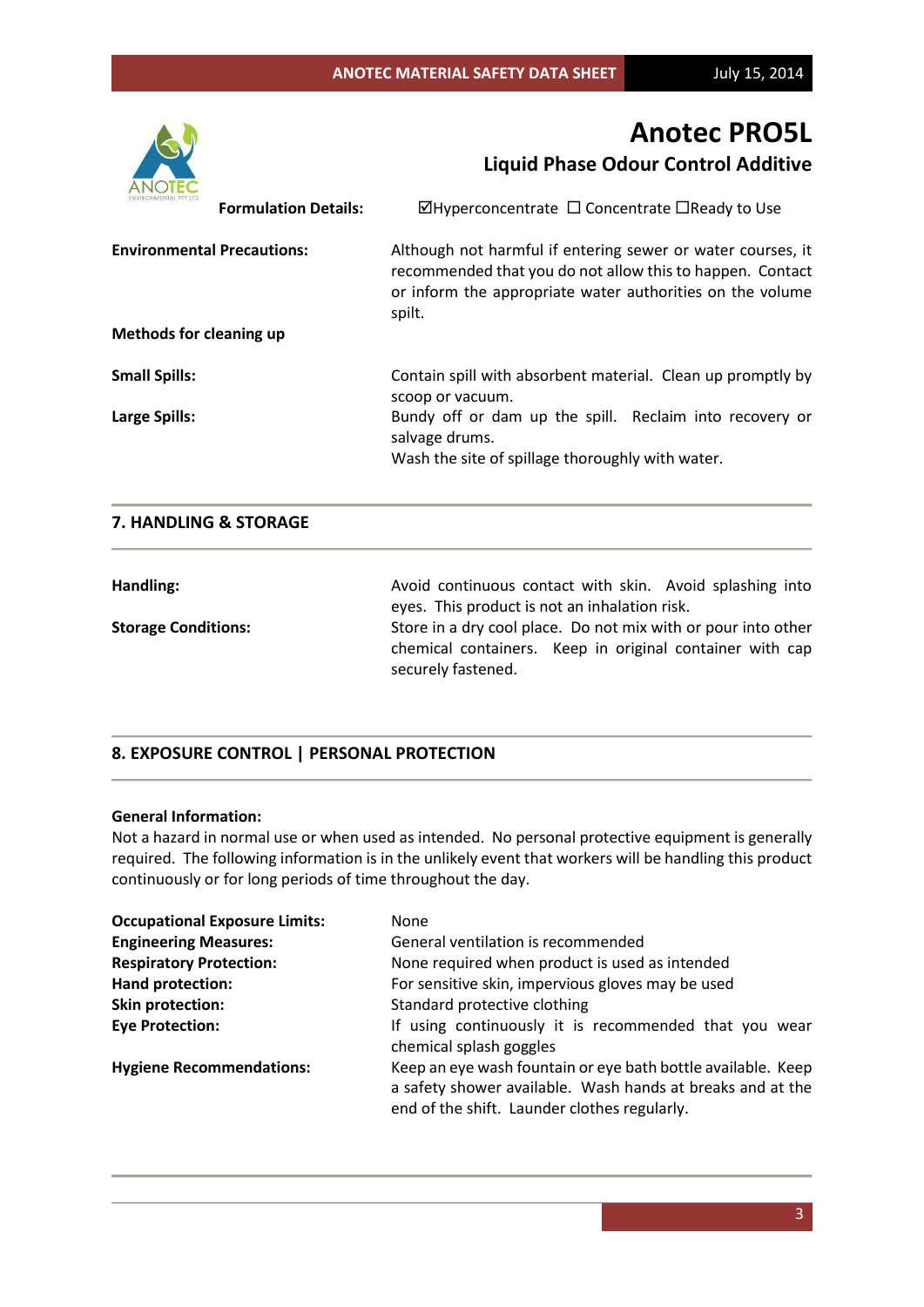

**Formulation Details: MHyperconcentrate □ Concentrate □ Ready to Use** 

# **9. PHYSICAL & CHEMICAL PROPERTIES**

### **General Information**

The following physical properties are typical values for this product.

| <b>Physical Form:</b>       | Ligu             |
|-----------------------------|------------------|
| Colour:                     | Red              |
| Odour:                      | Sligh            |
| Flash point:                | Non              |
| <b>Specific Gravity:</b>    | 1.00             |
| <b>Solubility in Water:</b> | Com              |
| pH:                         | 7.0/             |
| <b>Boiling Point:</b>       | 100 <sup>0</sup> |

**Liquid Colour:** Reddish/milky Slight pine / eucalyptus / sweet type odour **Flash point:** None PMCC **Complete** 7.0 ASTM E-70 (when dilute) **Boiling Point:** 100<sup>0</sup>C

### **10. STABILITY & REACTIVITY**

| Stability:                               | Stable under ambient conditions                                |
|------------------------------------------|----------------------------------------------------------------|
| <b>Conditions to avoid:</b>              | Avoid extremely high temperatures ( $>60^{\circ}$ C)           |
| <b>Materials to avoid:</b>               | Strong oxidising agents                                        |
| <b>Hazardous decomposition products:</b> | If involved in a fire, oxides of nitrogen and oxides of carbon |

### **11. TOXICOLOGICAL INFORMATION**

#### **General Information**

This product, as supplied, is nontoxic. The testing was conducted on a sample 100 times the strength of the product supplied to you.

| Primary Eye Irritation - OECD Guideline 405: Not an eye irritant                          |                                                                                                                                                    |
|-------------------------------------------------------------------------------------------|----------------------------------------------------------------------------------------------------------------------------------------------------|
| Acute Dermal Irritation - OECD Guideline 404: Score found to be 0.33. Not a skin irritant |                                                                                                                                                    |
| <b>Acute Oral - OECD Guideline 401:</b>                                                   | $LD_{50}$ > 5g/Kg body weight. Not toxic by oral ingestion                                                                                         |
| <b>Acute Inhalation - OECD Guideline 403:</b>                                             | Inhalation of the test article at 5.02mg/L of air over a                                                                                           |
|                                                                                           | 4 hour period produced no toxic effects in test                                                                                                    |
|                                                                                           | subjects.                                                                                                                                          |
| <b>Acute Dermal- OECD Guidelines 402:</b>                                                 | $LD_{50}$ of sample >2 g/Kg body weight. Not toxic by<br>dermal application.                                                                       |
| Skin Sensitisation - EPA Guideline 81-6:                                                  | Application of sample by dermal contact using<br>modified Buehler test produced no positive<br>reactions. Product is not a skin sensitising agent. |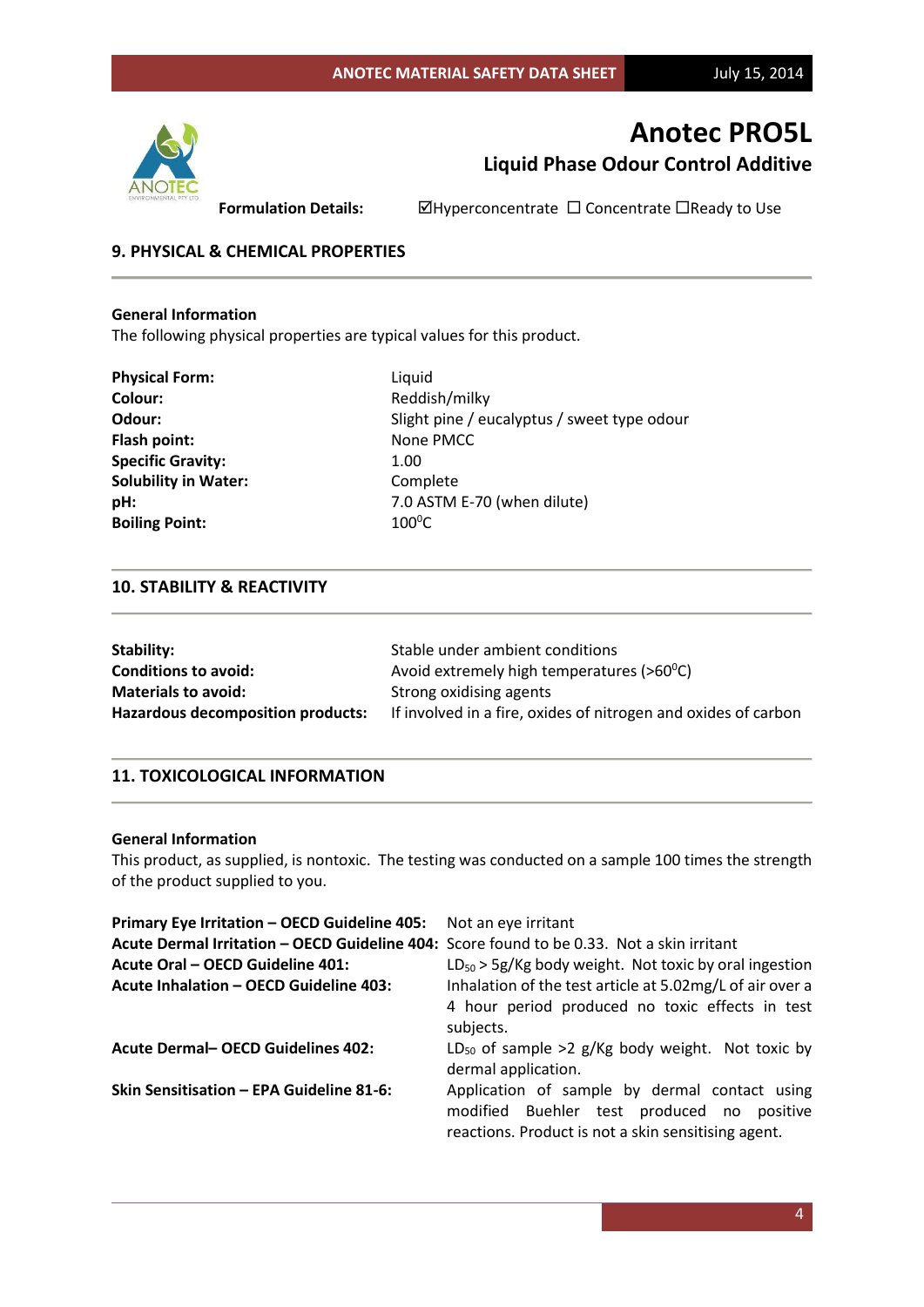

**Formulation Details:**  $\Box$ Hyperconcentrate  $\Box$  Concentrate  $\Box$ Ready to Use

### **12. ECOLOGICAL INFORMATION**

This product is intended for wide dispersive use and is compatible with down-the-drain disposal routes. The product is not harmful to aquatic organisms nor will it cause long-term adverse effects to the environment. This product is used for environmental odour pollution control. The surfactants contained in this preparation are low concentration and comply with biodegrability criteria as laid down in regulations on detergent-type products.

## **13. DISPOSAL CONSIDERATIONS**

Follow all legislative requirements for non-hazardous waste disposal. Rinse empty containers thoroughly before recycling. Anotec Pty Ltd is a signatory to the National Packaging Covenant and as such, Anotec encourages customers to recycle where possible.

Dispose of via authorised contractor. If this product becomes a waste, especially if mixed with other waste material, the end user must define and assign the appropriate Local Council Waste Catalogue code (if any).

# **14. TRANSPORT INFORMATION**

**Class:** Not regulated

#### **15. REGULATORY INFORMATION**

| <b>Classification:</b><br><b>Hazard Symbol:</b> | <b>None</b><br>Not applicable                                                                                 |
|-------------------------------------------------|---------------------------------------------------------------------------------------------------------------|
| <b>Risk Phrases:</b>                            | This product is not classified as hazardous                                                                   |
| <b>Safety Phrases</b>                           |                                                                                                               |
| S24/25:                                         | Avoid contact with skin and eyes                                                                              |
| S26:                                            | In case of contact with eyes, rinse immediately with plenty<br>of water and seek medical advice if necessary. |
| S28:                                            | After contact with skin, wash immediately with plenty of<br>water.                                            |